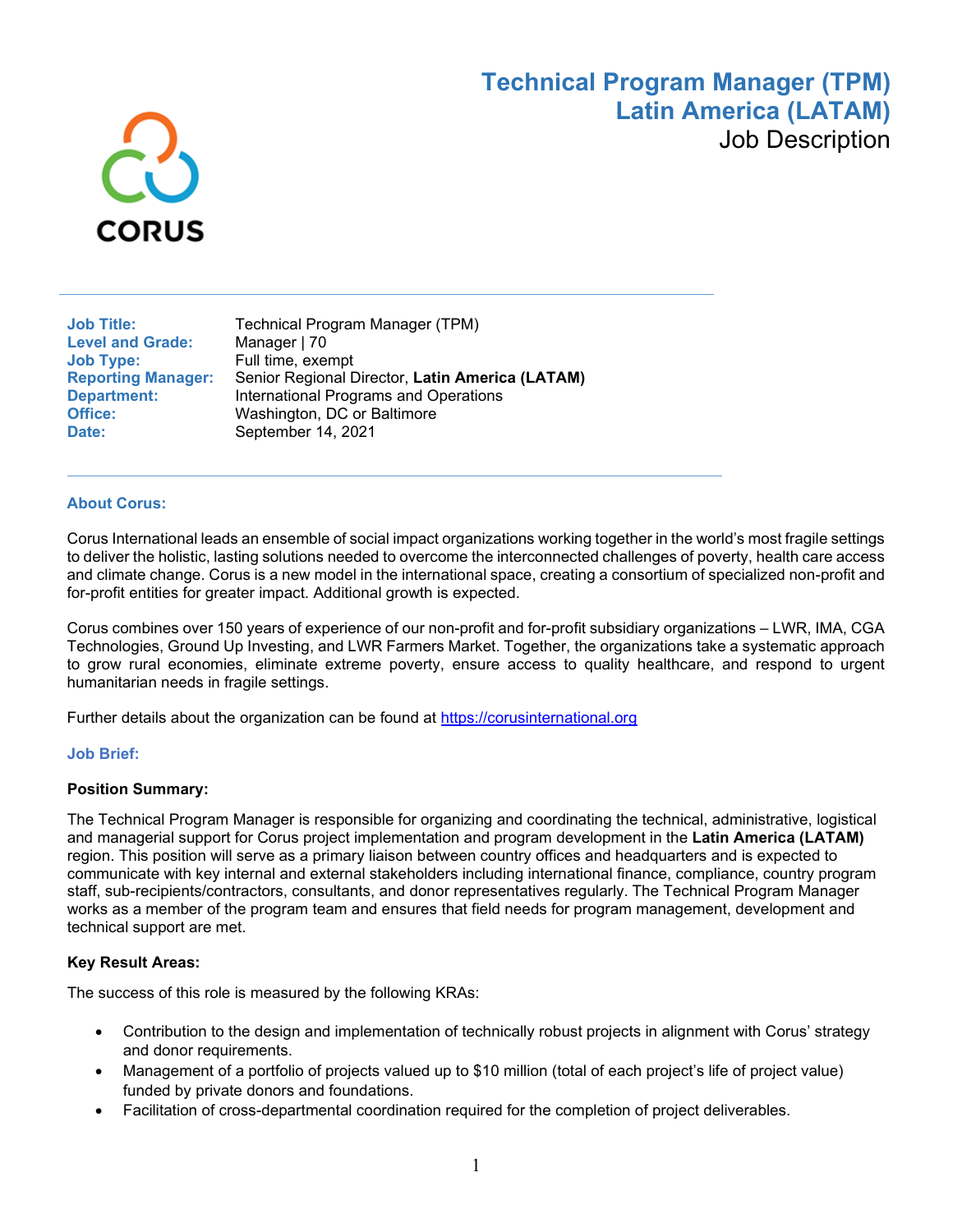• Maintenance and validation of accurate and up-to-date project documentation in Corus databases and systems and with donors.

### **Roles and Responsibilities:**

Project Design/Business Development:

- Advises on key partnerships and supports key project implementation strategies.
- Works with the regional team and the Business Development team to prepare concept notes and proposals.

Project Management:

- Models colleagues in best practices in project management, especially adherence to the Project Management Manual as well as complementary policies and procedures related to subawards, procurement, and finance and administration.
- Applies knowledge of donor rules and regulations to monitor for compliance for various actions during project start up, implementation, and close out (e.g. procurement, budget adjustments, modifications).
- Serves as the headquarters regional team counterpart to the country-level project leads (Country Directors, Chiefs of Party, etc.) in the implementation of projects.
- Takes active roles in startup processes including participating in the handover from the Business Development and Compliance teams, convening project startup processes with relevant stakeholders and participating in the recruitment of project staff (writing job descriptions, participating in interviews, etc.) as required.
- Monitors implementation of the country level programs, backstopping and participating in regular work planning, review of progress toward project targets and deliverables, monitoring of expenses vs. budgets, identifying issues that need to be addressed, and implementing needed adjustments.
- Liaises with the Grants and Contracts team to provide information or carry out follow up actions related to subrecipient management (contracting, reporting, and monitoring).
- Provides inputs into annual Corus budgeting and forecasting exercises related to project spending within the fiscal year; coordinates with International Finance to support the project team in timely review, analysis, and decision making related to spending versus budgets.
- Contributes to Corus and/or programmatic reporting processes in coordination with the project teams, International Finance, and Grants and Contracts, adhering to internal and external deadlines.
- Convenes project closeout processes with relevant stakeholders in accordance with the Project Management Manual and relevant donor requirements. Plays designated role on closeout team as assigned.

Database Management and Data Integrity

- Ensures data integrity and completeness by maintaining project documentation in electronic databases, including Salesforce and SharePoint.
- Onboards/trains new staff in region in database entry and reporting functions.
- Represents users of Salesforce database in region/countries of assignment to the Salesforce Application Developer.
- Produces reports from Salesforce or other databases as required for reporting to Leadership, Board, or other audiences.
- Troubleshoots issues with database with other users in similar positions as part of Community of Practice/Working Group, and works with the Salesforce Application Developer to identify and implement new or modified data fields and reporting functions.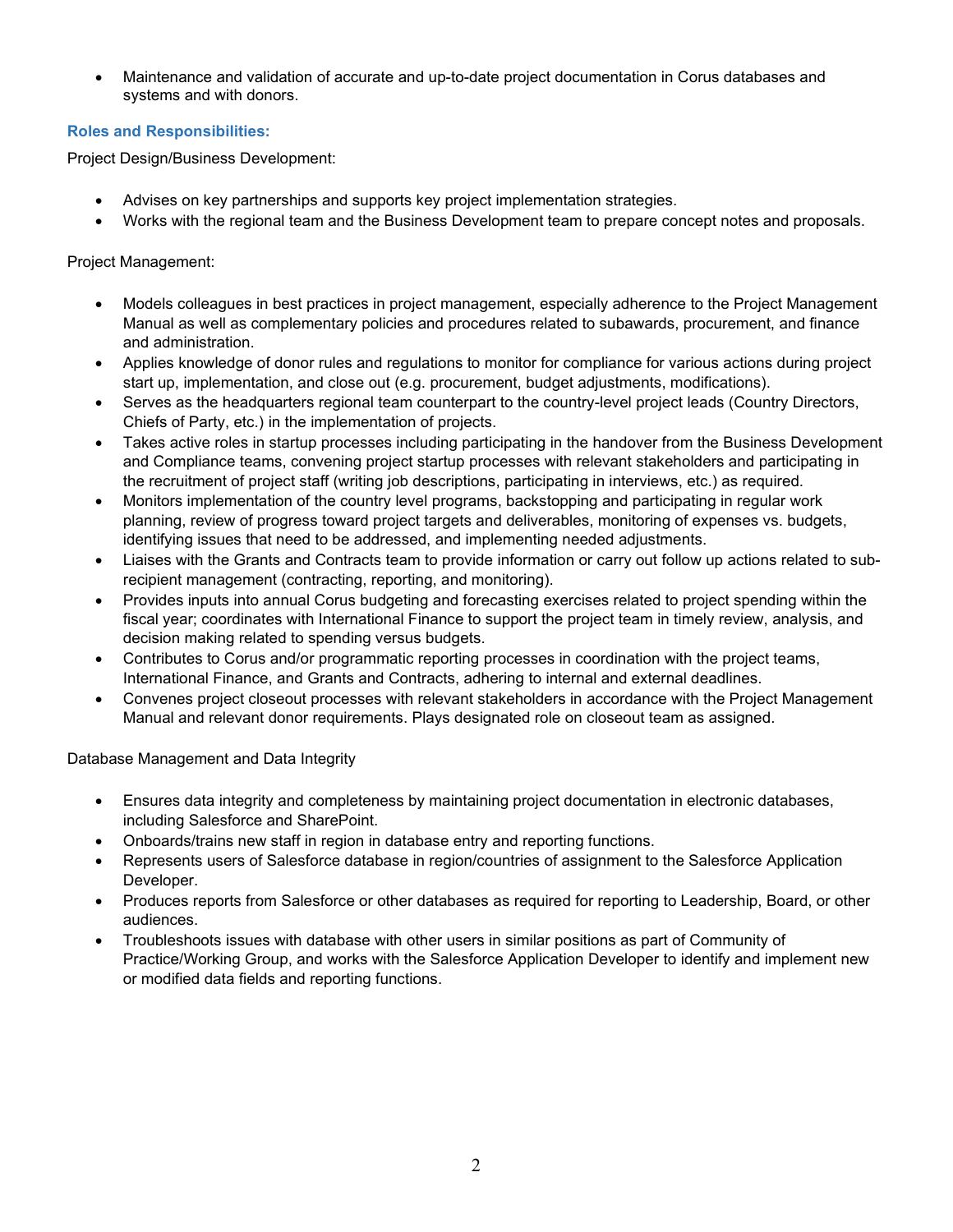Coordination and Collaboration:

- Based on knowledge of **Latin America (LATAM)** region and project portfolio, provides inputs into interdepartmental efforts such as program reviews, audits, and strategic initiatives.
- Contributes to documentation of Corus' technical capacities based on project achievements in partnership with Technical Advisors in the Quality Impact and Learning team.
- Participates in relevant InterAction Working Groups and other forums with US peer agencies.
- Compiles project information required for regulatory and donor compliance reporting or internal and external audits, in coordination with relevant teams in the Finance and Administration Department.
- Contributes to the wider work of the **Latin America (LATAM)** team and International Programs and Operations Department through active participation in the achievement of the department's goals, team and departmental meetings and working groups, and the development and sharing of technical knowledge and resources.
- Assists with team's administrative duties such as international wire transfers, documentation, and other operational support.

## **Supervisory:**

• This role reports to the Senior Regional Director for **Latin America (LATAM)**

## **Education:**

• Bachelor's degree in a related field.

## **Qualifications:**

- At least 5 years' experience managing and implementing international development programs.
- Strong working knowledge of USG and other international donor funding mechanisms (including grants, contracts, and cooperative agreements) required.
- Demonstrated experience and detailed knowledge of working with USAID and other international donors such as FCDO, UN, BMGF, etc.
- Excellent communication and influencing skills to communicate effectively and credibly, both verbally and in writing.
- Professional fluency in Spanish is required.
- Cross-cultural sensitivity required; experience living and/or working in developing countries preferred.
- Experience working with colleagues in a multicultural, multi-linguistic environment.
- Experience working with US-based and international partners (NGO/FBO/CBOs, universities and
- other technical institutions).
- Proficiency in Office 365 applications including Word, Excel, SharePoint, and PowerPoint. Experience with Salesforce a plus.
- Ability to work effectively both independently and as part of a team.
- Demonstrated ability to collaborate on program implementation across multiple teams (between departments, between HQ and country offices, etc.).

# **Other Duties:**

This job description is not designed to cover or contain a comprehensive list of activities, duties or responsibilities for the position. Duties, responsibilities and activities may change at any time with or without notice. All positions are required to perform any additional tasks assigned by the supervisor. Global positions that are bound by contracts will not be changed without notice and approval.